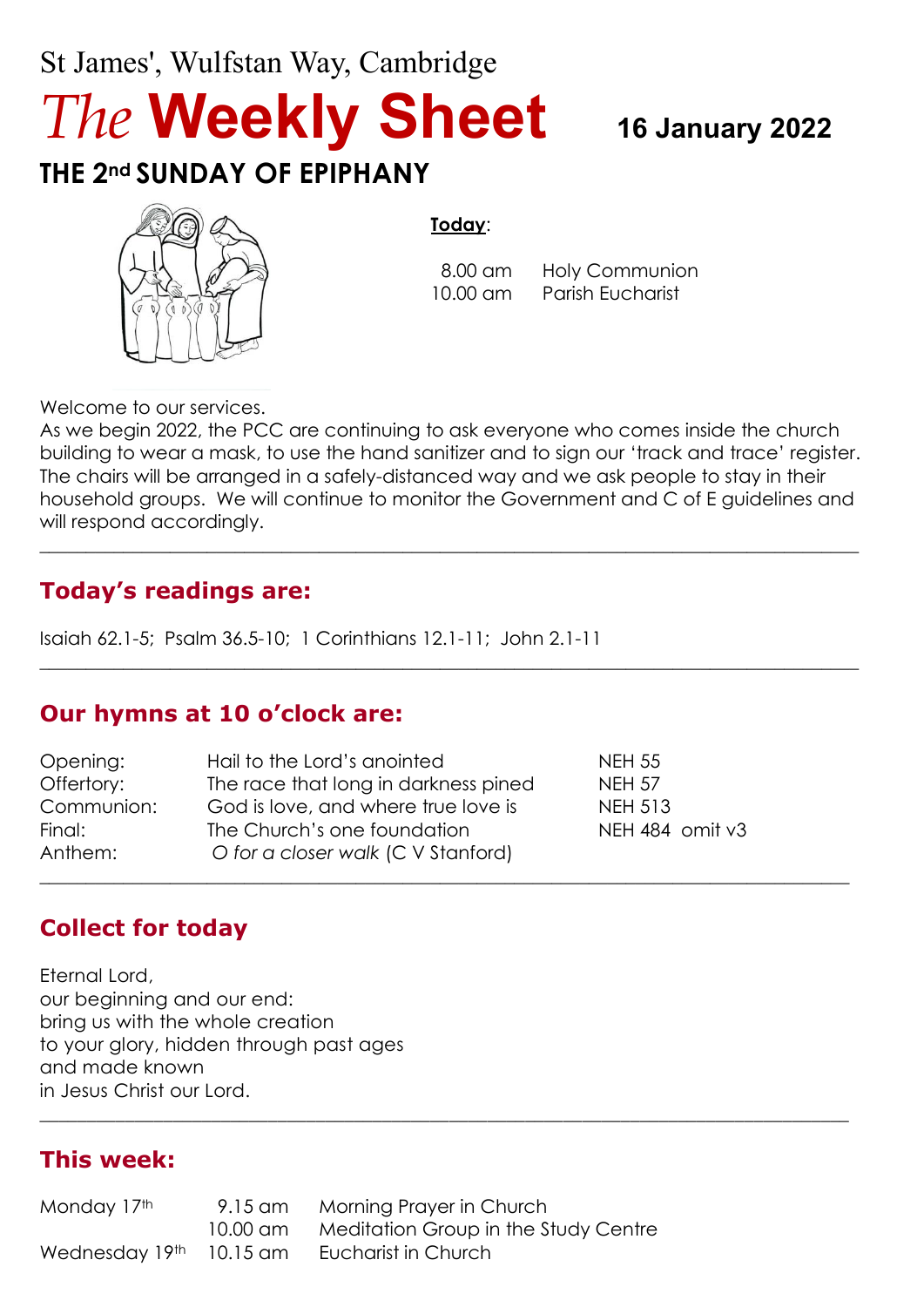$\_$  , and the set of the set of the set of the set of the set of the set of the set of the set of the set of the set of the set of the set of the set of the set of the set of the set of the set of the set of the set of th

 $\_$  , and the set of the set of the set of the set of the set of the set of the set of the set of the set of the set of the set of the set of the set of the set of the set of the set of the set of the set of the set of th

\_\_\_\_\_\_\_\_\_\_\_\_\_\_\_\_\_\_\_\_\_\_\_\_\_\_\_\_\_\_\_\_\_\_\_\_\_\_\_\_\_\_\_\_\_\_\_\_\_\_\_\_\_\_\_

# **Isaiah 62.1-5**

#### **The Vindication and Salvation of Zion**

For Zion's sake I will not keep silent, and for Jerusalem's sake I will not rest, until her vindication shines out like the dawn, and her salvation like a burning torch. The nations shall see your vindication, and all the kings your glory; and you shall be called by a new name that the mouth of the LORD will give. You shall be a crown of beauty in the hand of the LORD, and a royal diadem in the hand of your God. You shall no more be termed Forsaken, and your land shall no more be termed Desolate; but you shall be called My Delight Is in Her, and your land Married; for the LORD delights in you, and your land shall be married. For as a young man marries a young woman, so shall your builder marry you, and as the bridegroom rejoices over the bride, so shall your God rejoice over you.

# **Psalm 36.5-10**

Your love, O lord, reaches / to the / heavens and your / faithfulness / to the / clouds. Your righteousness stands like the strong mountains, your justice like the / great / deep; you, Lord, shall / save both / man and / beast. How precious is your loving / mercy, O / God! All mortal flesh shall take refuge under the / shadow / of your / wings. They shall be satisfied with the abundance / of your / house; they shall drink from the / river of / your de/lights. For with you is the / well of / life and in your / light shall / we see / light. O continue your loving-kindness to / those who / know you and your righteousness to / those who are / true of / heart.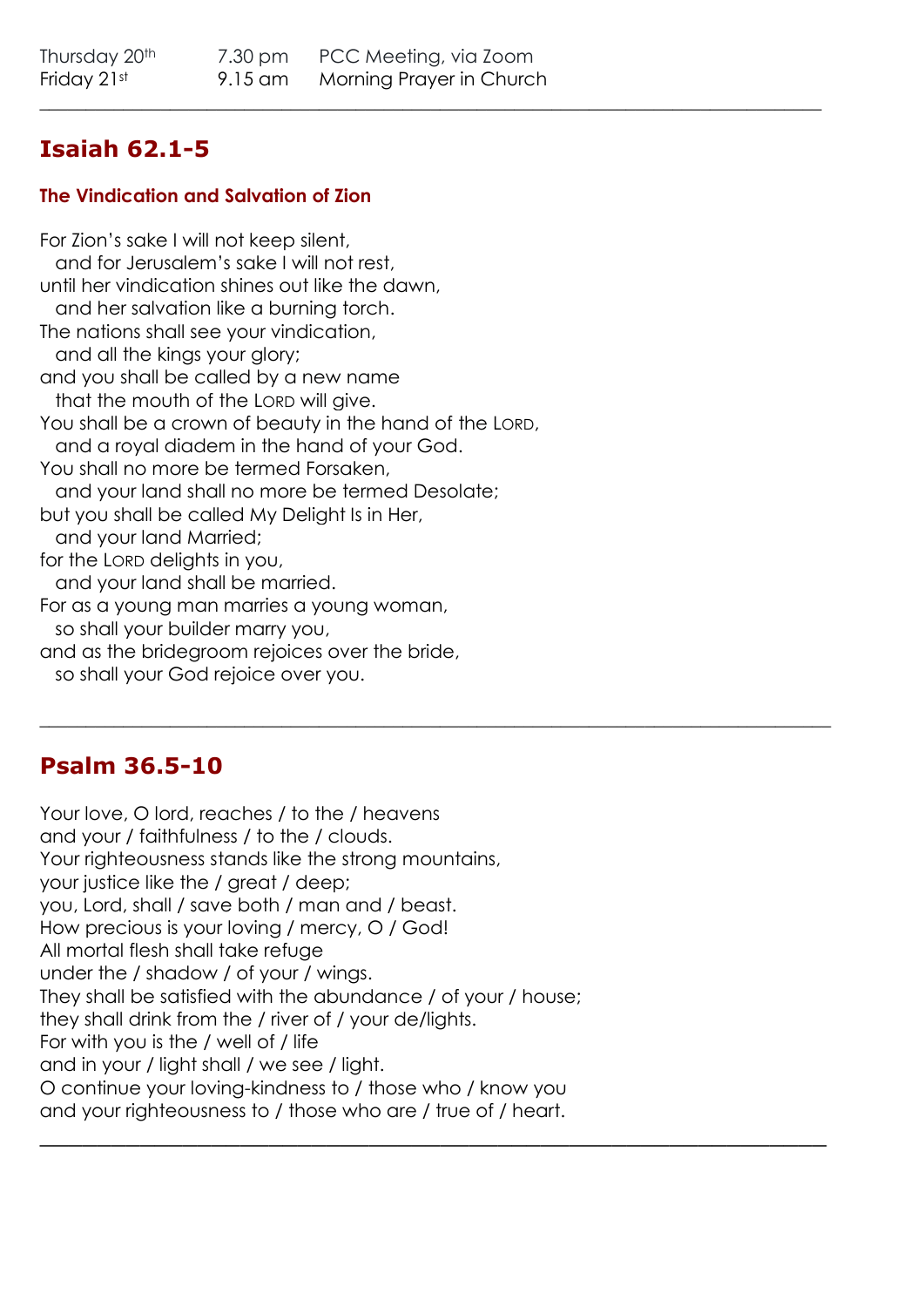# **1 Corinthians 12.1-11**

#### **Spiritual Gifts**

Now concerning spiritual gifts, brothers and sisters, I do not want you to be uninformed. You know that when you were pagans, you were enticed and led astray to idols that could not speak. Therefore I want you to understand that no one speaking by the Spirit of God ever says 'Let Jesus be cursed!' and no one can say 'Jesus is Lord' except by the Holy Spirit.

Now there are varieties of gifts, but the same Spirit; and there are varieties of services, but the same Lord; and there are varieties of activities, but it is the same God who activates all of them in everyone. To each is given the manifestation of the Spirit for the common good. To one is given through the Spirit the utterance of wisdom, and to another the utterance of knowledge according to the same Spirit, to another faith by the same Spirit, to another gifts of healing by the one Spirit, to another the working of miracles, to another prophecy, to another the discernment of spirits, to another various kinds of tongues, to another the interpretation of tongues. All these are activated by one and the same Spirit, who allots to each one individually just as the Spirit chooses.

\_\_\_\_\_\_\_\_\_\_\_\_\_\_\_\_\_\_\_\_\_\_\_\_\_\_\_\_\_\_\_\_\_\_\_\_\_\_\_\_\_\_\_\_\_\_\_\_\_\_\_\_\_\_\_\_\_

#### **John 2.1-11**

#### **The Wedding at Cana**

On the third day there was a wedding in Cana of Galilee, and the mother of Jesus was there. Jesus and his disciples had also been invited to the wedding. When the wine gave out, the mother of Jesus said to him, 'They have no wine.' And Jesus said to her, 'Woman, what concern is that to you and to me? My hour has not yet come.' His mother said to the servants, 'Do whatever he tells you.' Now standing there were six stone water-jars for the Jewish rites of purification, each holding twenty or thirty gallons. Jesus said to them, 'Fill the jars with water.' And they filled them up to the brim. He said to them, 'Now draw some out, and take it to the chief steward.' So they took it. When the steward tasted the water that had become wine, and did not know where it came from (though the servants who had drawn the water knew), the steward called the bridegroom and said to him, 'Everyone serves the good wine first, and then the inferior wine after the guests have become drunk. But you have kept the good wine until now.' Jesus did this, the first of his signs, in Cana of Galilee, and revealed his glory; and his disciples believed in him

\_\_\_\_\_\_\_\_\_\_\_\_\_\_\_\_\_\_\_\_\_\_\_\_\_\_\_\_\_\_\_\_\_\_\_\_\_\_\_\_\_\_\_\_\_\_\_\_\_\_\_\_\_\_\_\_\_\_

#### **Readings for next Sunday, 23 January 2022 (3rd Sunday of Epiphany)**

Nehemiah 8.1-3, 5-6, 8-10; Psalm 19 [or 19.1-6]; 1 Corinthians 12.12-31*a*; Luke 4.14-21

Those children who are to be **admitted to communion** are invited to meet with Steve (with their parents) **today after the 10am service** and next Sunday, 23rd January. Children will be admitted on Sunday 30 January (Candlemas).

\_\_\_\_\_\_\_\_\_\_\_\_\_\_\_\_\_\_\_\_\_\_\_\_\_\_\_\_\_\_\_\_\_\_\_\_\_\_\_\_\_\_\_\_\_\_\_\_\_\_\_\_\_\_\_\_\_

**Good news from Rosie** - she gave birth to Aidan Francis on 2 January and they are both well.